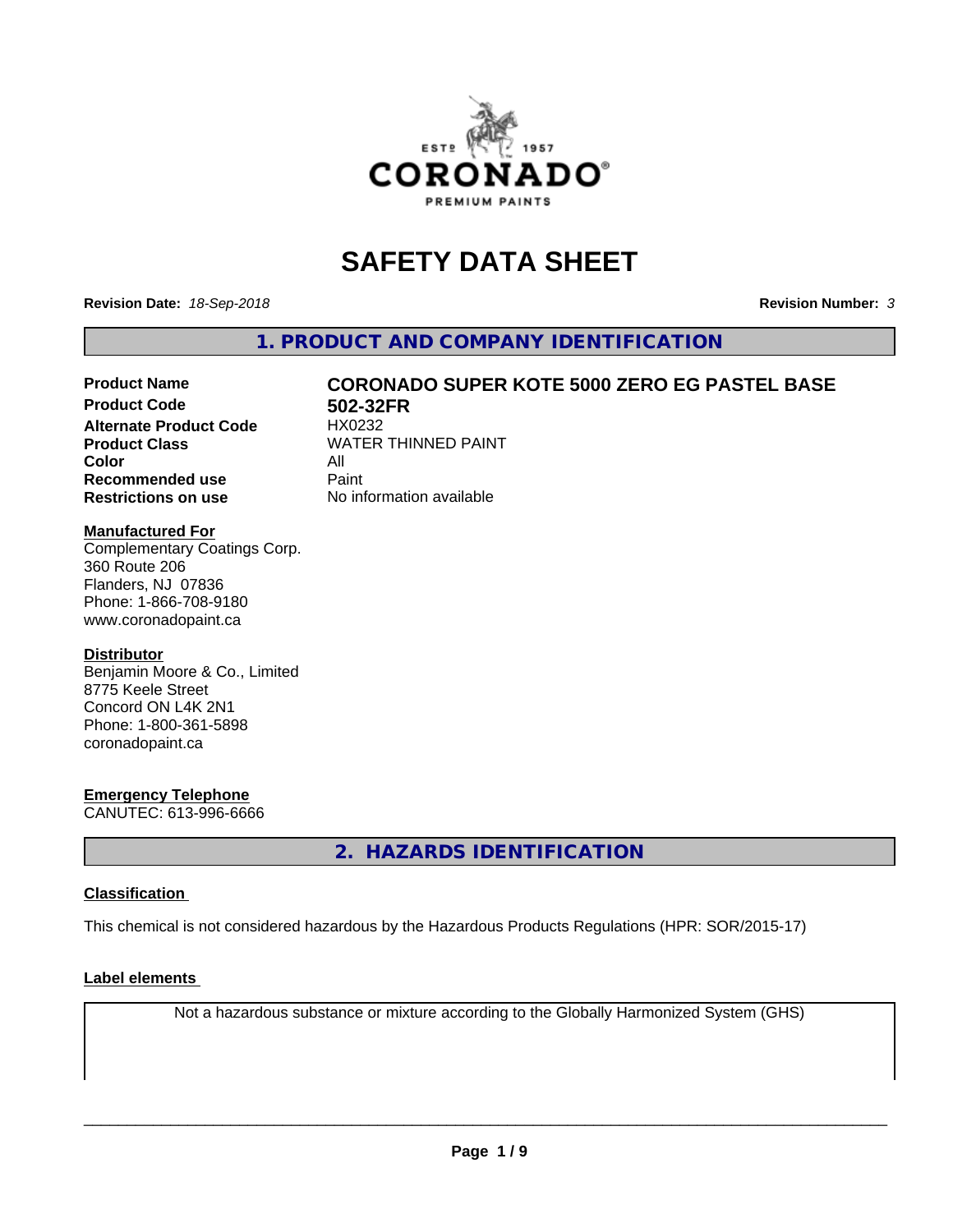**Appearance** liquid **Odor 11** and **Odor 11** and **Odor 11** and **Odor 11** and **Odor Odor 1** and **Odor 1** and **Odor 1** and **Odor 1** and **Odor 1** and **0** and **1 and 1 and 1 and 1 and 1 and 1 a** 

**Other information**

No information available

# **3. COMPOSITION INFORMATION ON COMPONENTS**

\_\_\_\_\_\_\_\_\_\_\_\_\_\_\_\_\_\_\_\_\_\_\_\_\_\_\_\_\_\_\_\_\_\_\_\_\_\_\_\_\_\_\_\_\_\_\_\_\_\_\_\_\_\_\_\_\_\_\_\_\_\_\_\_\_\_\_\_\_\_\_\_\_\_\_\_\_\_\_\_\_\_\_\_\_\_\_\_\_\_\_\_\_

| <b>Chemical name</b> | <b>CAS No.</b> | Weight-%      |
|----------------------|----------------|---------------|
| Titanium dioxide     | 13463-67-7     | $10 - 30%$    |
| Barium sulfate       | 7727-43-7      | $5 - 10%$     |
| Limestone            | 1317-65-3      | $1 - 5\%$     |
| Silica, amorphous    | 7631-86-9      | 1 - 5%        |
| Ammonia              | 7664-41-7      | $0.1 - 0.25%$ |

| 4. FIRST AID MEASURES                  |                                                                                                          |  |
|----------------------------------------|----------------------------------------------------------------------------------------------------------|--|
| <b>General Advice</b>                  | No hazards which require special first aid measures.                                                     |  |
| <b>Eye Contact</b>                     | Rinse thoroughly with plenty of water for at least 15<br>minutes and consult a physician.                |  |
| <b>Skin Contact</b>                    | Wash off immediately with soap and plenty of water while<br>removing all contaminated clothes and shoes. |  |
| <b>Inhalation</b>                      | Move to fresh air. If symptoms persist, call a physician.                                                |  |
| Ingestion                              | Clean mouth with water and afterwards drink plenty of<br>water. Consult a physician if necessary.        |  |
| <b>Most Important Symptoms/Effects</b> | None known.                                                                                              |  |
| <b>Notes To Physician</b>              | Treat symptomatically.                                                                                   |  |

**5. FIRE-FIGHTING MEASURES**

| Use extinguishing measures that are appropriate to local<br>circumstances and the surrounding environment.                                   |
|----------------------------------------------------------------------------------------------------------------------------------------------|
| As in any fire, wear self-contained breathing apparatus<br>pressure-demand, MSHA/NIOSH (approved or equivalent)<br>and full protective gear. |
| Closed containers may rupture if exposed to fire or                                                                                          |
|                                                                                                                                              |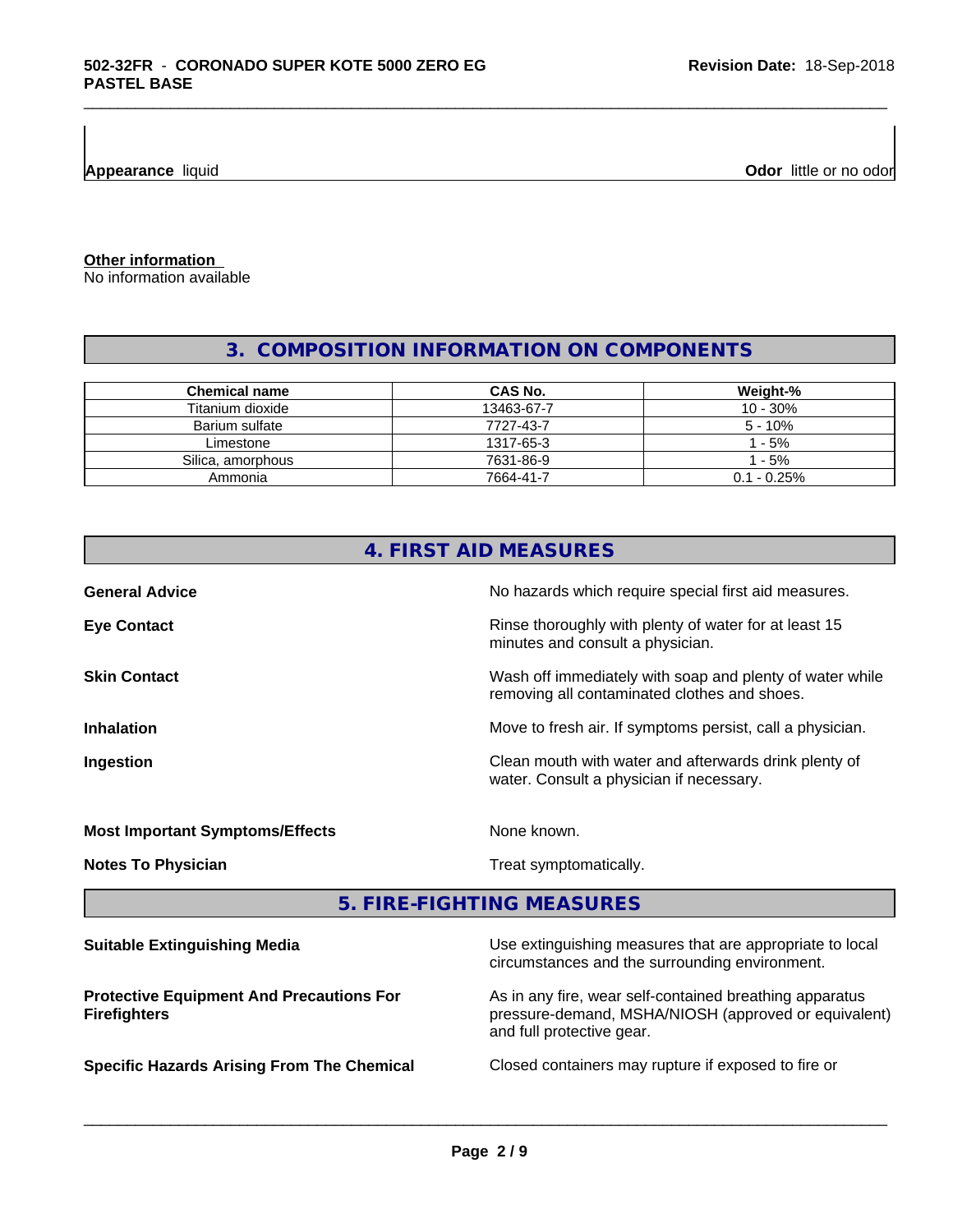|                                                                                  |                        | extreme heat.                                      |                                |
|----------------------------------------------------------------------------------|------------------------|----------------------------------------------------|--------------------------------|
| <b>Sensitivity To Mechanical Impact</b>                                          |                        | No                                                 |                                |
| <b>Sensitivity To Static Discharge</b>                                           |                        | No                                                 |                                |
| <b>Flash Point Data</b><br>Flash Point (°F)<br>Flash Point (°C)<br><b>Method</b> |                        | Not applicable<br>Not applicable<br>Not applicable |                                |
| <b>Flammability Limits In Air</b>                                                |                        |                                                    |                                |
| Lower flammability limit:<br><b>Upper flammability limit:</b>                    |                        | Not applicable<br>Not applicable                   |                                |
| <b>NFPA</b><br>Health: 1                                                         | <b>Flammability: 0</b> | Instability: 0                                     | <b>Special: Not Applicable</b> |
| <b>NFPA Legend</b><br>0 - Not Hazardous                                          |                        |                                                    |                                |

\_\_\_\_\_\_\_\_\_\_\_\_\_\_\_\_\_\_\_\_\_\_\_\_\_\_\_\_\_\_\_\_\_\_\_\_\_\_\_\_\_\_\_\_\_\_\_\_\_\_\_\_\_\_\_\_\_\_\_\_\_\_\_\_\_\_\_\_\_\_\_\_\_\_\_\_\_\_\_\_\_\_\_\_\_\_\_\_\_\_\_\_\_

- 1 Slightly
- 2 Moderate
- 3 High
- 4 Severe

*The ratings assigned are only suggested ratings, the contractor/employer has ultimate responsibilities for NFPA ratings where this system is used.*

*Additional information regarding the NFPA rating system is available from the National Fire Protection Agency (NFPA) at www.nfpa.org.*

### **6. ACCIDENTAL RELEASE MEASURES**

| <b>Personal Precautions</b>      | Avoid contact with skin, eyes and clothing. Ensure<br>adequate ventilation.                          |
|----------------------------------|------------------------------------------------------------------------------------------------------|
| <b>Other Information</b>         | Prevent further leakage or spillage if safe to do so.                                                |
| <b>Environmental precautions</b> | See Section 12 for additional Ecological Information.                                                |
| <b>Methods for Cleaning Up</b>   | Soak up with inert absorbent material. Sweep up and<br>shovel into suitable containers for disposal. |

### **7. HANDLING AND STORAGE**

| <b>Handling</b> |  |
|-----------------|--|
|                 |  |

**Handling** Avoid contact with skin, eyes and clothing. Avoid breathing vapors, spray mists or sanding dust. In case of insufficient ventilation, wear suitable respiratory equipment.

**Storage Keep container tightly closed. Keep out of the reach of Keep** container tightly closed. Keep out of the reach of children.

**Incompatible Materials Incompatible Materials No information available** 

 $\overline{\phantom{a}}$  ,  $\overline{\phantom{a}}$  ,  $\overline{\phantom{a}}$  ,  $\overline{\phantom{a}}$  ,  $\overline{\phantom{a}}$  ,  $\overline{\phantom{a}}$  ,  $\overline{\phantom{a}}$  ,  $\overline{\phantom{a}}$  ,  $\overline{\phantom{a}}$  ,  $\overline{\phantom{a}}$  ,  $\overline{\phantom{a}}$  ,  $\overline{\phantom{a}}$  ,  $\overline{\phantom{a}}$  ,  $\overline{\phantom{a}}$  ,  $\overline{\phantom{a}}$  ,  $\overline{\phantom{a}}$ 

# **8. EXPOSURE CONTROLS/PERSONAL PROTECTION**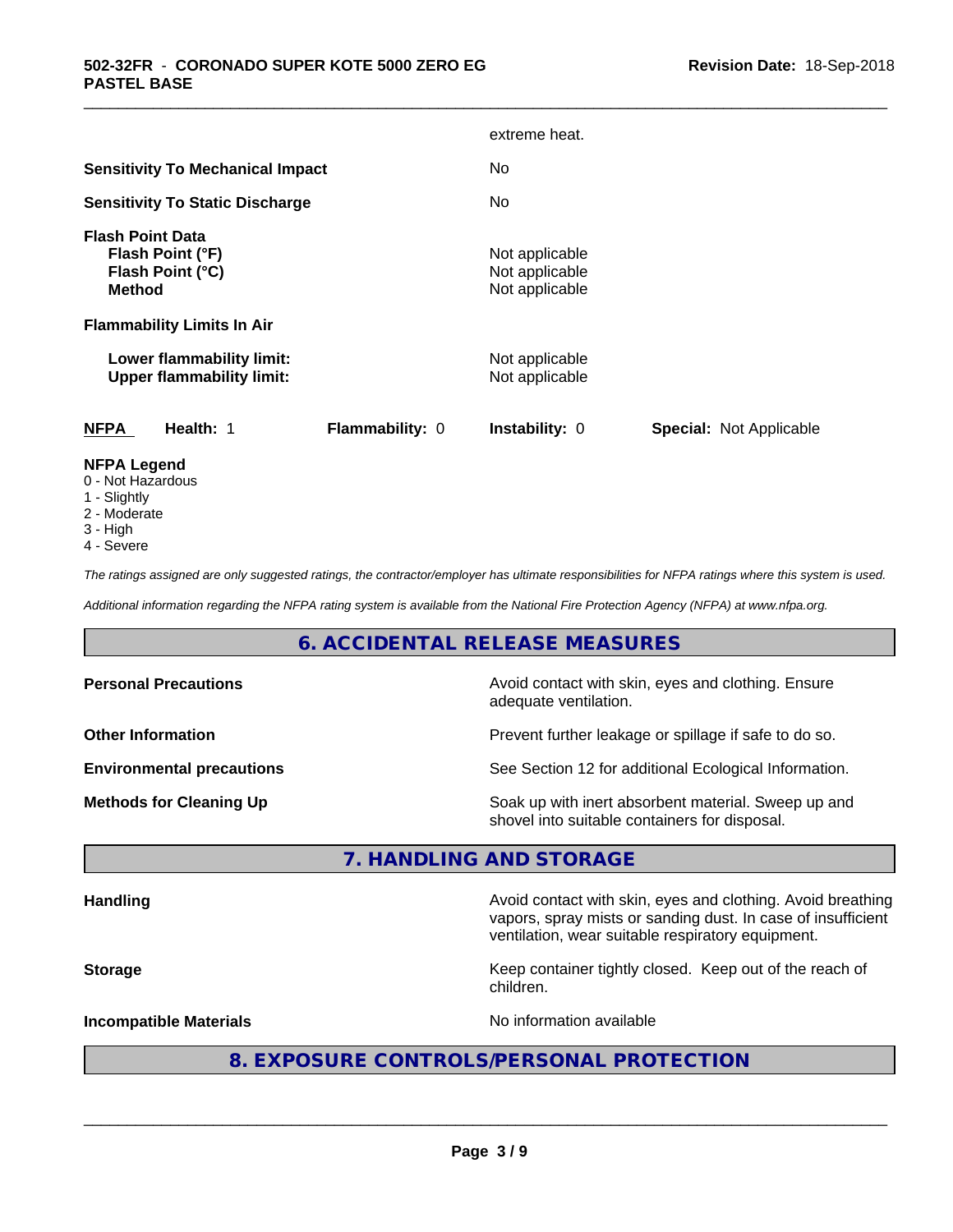#### **Exposure Limits**

| <b>Chemical name</b> | <b>ACGIH TLV</b>         | <b>Alberta</b>             | <b>British Columbia</b>    | <b>Ontario</b>    | Quebec                       |
|----------------------|--------------------------|----------------------------|----------------------------|-------------------|------------------------------|
| Titanium dioxide     | 10 $mq/m3$ - TWA         | 10 mg/m $3$ - TWA          | 10 mg/m $3$ - TWA          | 10 mg/m $3$ - TWA | 10 mg/m $3$ - TWAEV          |
|                      |                          |                            | $3 \text{ mg/m}^3$ - TWA   |                   |                              |
| Barium sulfate       | $5 \text{ mg/m}^3$ - TWA | 10 mg/m $3$ - TWA          | 10 mg/m $3$ - TWA          | 10 mg/m $3$ - TWA | 10 mg/m $3$ - TWAEV          |
|                      |                          |                            | $3 \text{ mg/m}^3$ - TWA   |                   | $5 \text{ mg/m}^3$ - TWAEV   |
| Limestone            | N/E                      | 10 mg/m $3$ - TWA          | 10 mg/m $3$ - TWA          | N/E               | 10 mg/m $3$ - TWAEV          |
|                      |                          |                            | $3 \text{ mg/m}^3$ - TWA   |                   |                              |
|                      |                          |                            | $20 \text{ mg/m}^3$ - STEL |                   |                              |
| Ammonia              | 25 ppm - TWA             | 25 ppm - TWA               | 25 ppm - TWA               | 25 ppm - TWA      | 25 ppm - TWAEV               |
|                      | 35 ppm - STEL            | 17 mg/m $3$ - TWA          | 35 ppm - STEL              | 35 ppm - STEL     | 17 mg/m <sup>3</sup> - TWAEV |
|                      |                          | 35 ppm - STEL              |                            |                   | 35 ppm - STEV                |
|                      |                          | $24 \text{ ma/m}^3$ - STEL |                            |                   | $24 \text{ ma/m}^3$ - STEV   |

\_\_\_\_\_\_\_\_\_\_\_\_\_\_\_\_\_\_\_\_\_\_\_\_\_\_\_\_\_\_\_\_\_\_\_\_\_\_\_\_\_\_\_\_\_\_\_\_\_\_\_\_\_\_\_\_\_\_\_\_\_\_\_\_\_\_\_\_\_\_\_\_\_\_\_\_\_\_\_\_\_\_\_\_\_\_\_\_\_\_\_\_\_

**Legend**

ACGIH - American Conference of Governmental Industrial Hygienists Alberta - Alberta Occupational Exposure Limits British Columbia - British Columbia Occupational Exposure Limits Ontario - Ontario Occupational Exposure Limits Quebec - Quebec Occupational Exposure Limits N/E - Not established

# **Personal Protective Equipment**

#### **Engineering Measures Ensure** Ensure adequate ventilation, especially in confined areas.

**Eye/Face Protection** Safety glasses with side-shields. **Skin Protection Protection Protective gloves and impervious clothing. Respiratory Protection In case of insufficient ventilation wear suitable respiratory** equipment.

**Hygiene Measures Avoid contact with skin, eyes and clothing. Remove and Avoid contact with skin, eyes and clothing. Remove and** wash contaminated clothing before re-use. Wash thoroughly after handling.

# **9. PHYSICAL AND CHEMICAL PROPERTIES**

| Appearance<br>Odor                | liquid<br>little or no odor  |
|-----------------------------------|------------------------------|
| <b>Odor Threshold</b>             | No information available     |
| Density (Ibs/gal)                 | 10.4 - 10.9<br>$1.25 - 1.30$ |
| <b>Specific Gravity</b>           | No information available     |
| рH                                |                              |
| <b>Viscosity (cps)</b>            | No information available     |
| Solubility(ies)                   | No information available     |
| <b>Water solubility</b>           | No information available     |
| <b>Evaporation Rate</b>           | No information available     |
| Vapor pressure @20 °C (kPa)       | No information available     |
| Vapor density                     | No information available     |
| Wt. % Solids                      | 45 - 55                      |
| Vol. % Solids                     | $30 - 40$                    |
| Wt. % Volatiles                   | 45 - 55                      |
| Vol. % Volatiles                  | $60 - 70$                    |
| <b>VOC Regulatory Limit (g/L)</b> | < 5                          |
| <b>Boiling Point (°F)</b>         | 212                          |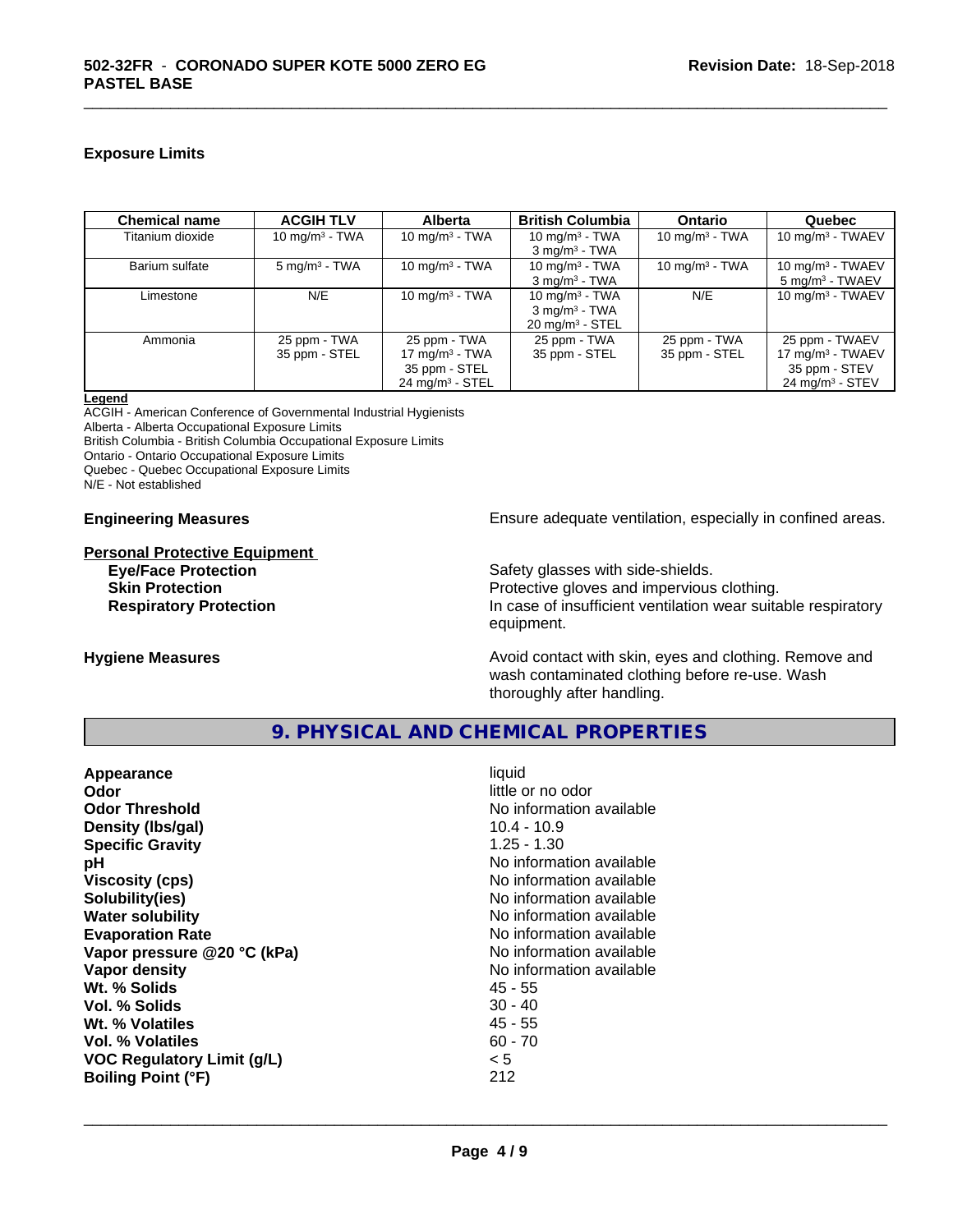**Boiling Point (°C)** 100<br> **Preezing Point (°F)** 22 **Freezing Point (°F) Freezing Point (°C)** 0 **Flash Point (°F)**<br> **Flash Point (°C)**<br> **Flash Point (°C)**<br> **C Flash Point (°C) Method** Not applicable **Flammability (solid, gas)**<br> **Commability limit:**<br>
Upper flammability limit:<br>
Not applicable **Upper flammability limit:**<br> **Lower flammability limit:** Not applicable Not applicable **Lower flammability limit: Autoignition Temperature (°F)** No information available **Autoignition Temperature (°C)** No information available **Decomposition Temperature (°F)** No information available **Decomposition Temperature (°C)**<br> **Partition coefficient**<br> **Partition coefficient**<br> **No** information available

**No information available** 

\_\_\_\_\_\_\_\_\_\_\_\_\_\_\_\_\_\_\_\_\_\_\_\_\_\_\_\_\_\_\_\_\_\_\_\_\_\_\_\_\_\_\_\_\_\_\_\_\_\_\_\_\_\_\_\_\_\_\_\_\_\_\_\_\_\_\_\_\_\_\_\_\_\_\_\_\_\_\_\_\_\_\_\_\_\_\_\_\_\_\_\_\_

### **10. STABILITY AND REACTIVITY**

| <b>Reactivity</b> |
|-------------------|
|-------------------|

**Hazardous Decomposition Products** None under normal use.

**Not Applicable** 

**Chemical Stability Stable under normal conditions.** 

**Conditions to avoid Conditions to avoid Prevent from freezing.** 

**Incompatible Materials No materials** No materials to be especially mentioned.

**Possibility of hazardous reactions** None under normal conditions of use.

# **11. TOXICOLOGICAL INFORMATION**

# **Product Information Information on likely routes of exposure Principal Routes of Exposure Exposure** Eye contact, skin contact and inhalation. **Acute Toxicity Product Information Information No information available <u>Symptoms related to the physical, chemical and toxicological characteristics</u> Symptoms** No information available **Delayed and immediate effects as well as chronic effects from short and long-term exposure Eye contact Exercise Solution** May cause slight irritation **Skin contact** Substance may cause slight skin irritation. Prolonged or repeated contact may dry skin and cause irritation. **Inhalation** May cause irritation of respiratory tract. **Ingestion Ingestion Ingestion Ingestion Ingestion Ingestion Ingestion Ingestion Ingestion Ingestion** vomiting and diarrhea. **Sensitization No information available.** No information available.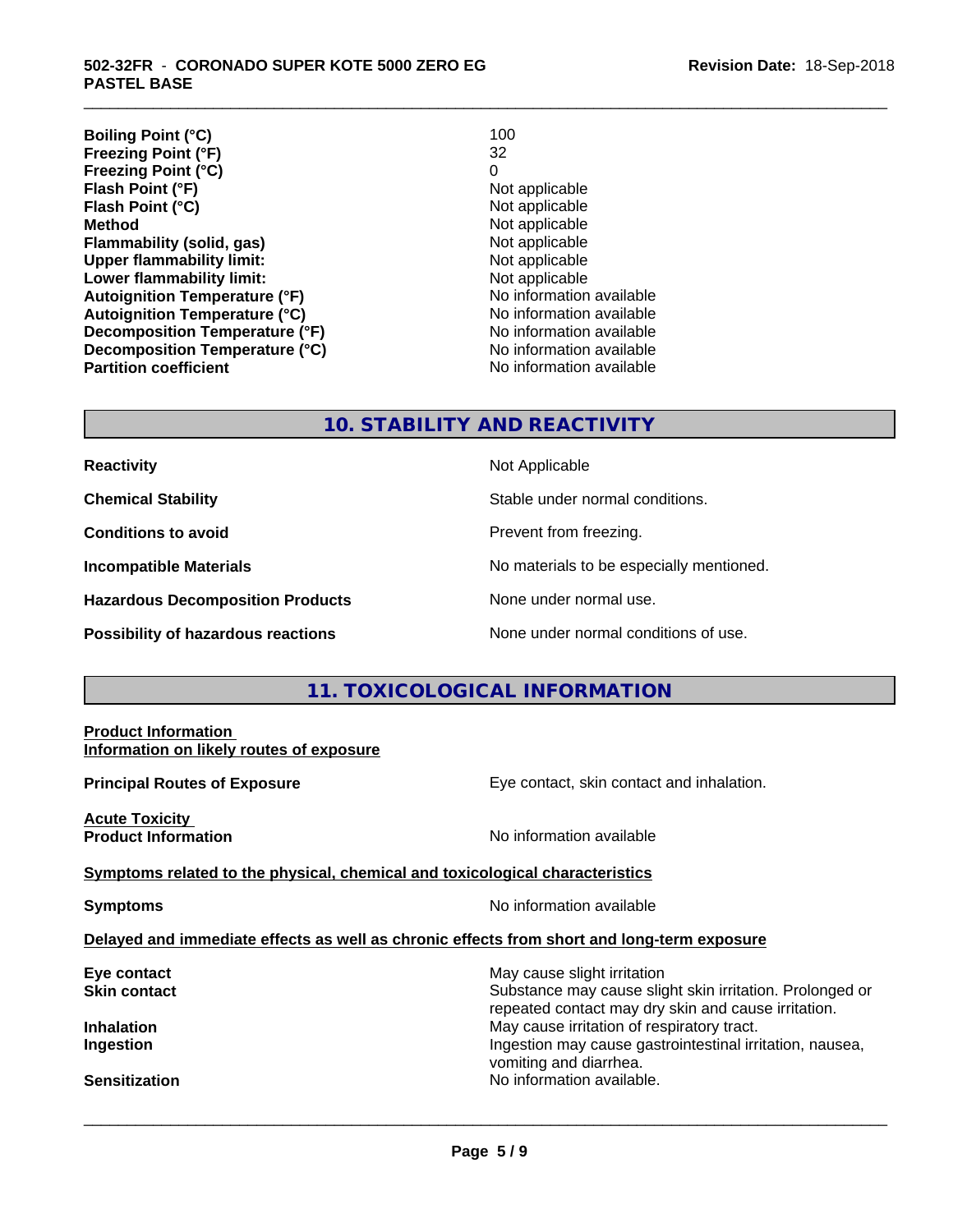| <b>Neurological Effects</b>     |
|---------------------------------|
| <b>Mutagenic Effects</b>        |
| <b>Reproductive Effects</b>     |
| <b>Developmental Effects</b>    |
| <b>Target organ effects</b>     |
| <b>STOT - single exposure</b>   |
| <b>STOT - repeated exposure</b> |
| Other adverse effects           |
| <b>Aspiration Hazard</b>        |
|                                 |

No information available. No information available. **Reproductive Effects** No information available. No information available. No information available. **STOT - single exposure** No information available. **STOT - repeated exposure** No information available. No information available. **No information available.** 

\_\_\_\_\_\_\_\_\_\_\_\_\_\_\_\_\_\_\_\_\_\_\_\_\_\_\_\_\_\_\_\_\_\_\_\_\_\_\_\_\_\_\_\_\_\_\_\_\_\_\_\_\_\_\_\_\_\_\_\_\_\_\_\_\_\_\_\_\_\_\_\_\_\_\_\_\_\_\_\_\_\_\_\_\_\_\_\_\_\_\_\_\_

#### **Numerical measures of toxicity**

**The following values are calculated based on chapter 3.1 of the GHS document**

| ATEmix (oral)                 | 6359 mg/ka |
|-------------------------------|------------|
| <b>ATEmix (dermal)</b>        | 146354     |
| ATEmix (inhalation-dust/mist) | 20.2 mg/L  |

**Component Information**

Titanium dioxide LD50 Oral: > 10000 mg/kg (Rat) Barium sulfate LD50 Oral: > 5,000 g/kg (Rat) vendor data Silica, amorphous LD50 Oral: > 5000 mg/kg (Rat) LD50 Dermal: 2,000 mg/kg (Rabbit) LC50 Inhalation (Dust): > 2 mg/L Ammonia LC50 Inhalation (Vapor): 2000 ppm (Rat, 4 hr.)

#### **Chronic Toxicity**

#### **Carcinogenicity**

*The information below indicateswhether each agency has listed any ingredient as a carcinogen:.*

| <b>Chemical name</b> | <b>IARC</b>                            | <b>NTP</b> |
|----------------------|----------------------------------------|------------|
|                      | Possible Human (<br>2B<br>∖ Carcinogen |            |
| 'Titanium<br>dioxide |                                        |            |

• Although IARC has classified titanium dioxide as possibly carcinogenic to humans (2B), their summary concludes: "No significant exposure to titanium dioxide is thought to occur during the use of products in which titanium dioxide is bound to other materials, such as paint."

#### **Legend**

IARC - International Agency for Research on Cancer NTP - National Toxicity Program OSHA - Occupational Safety & Health Administration

**12. ECOLOGICAL INFORMATION**

#### **Ecotoxicity Effects**

The environmental impact of this product has not been fully investigated.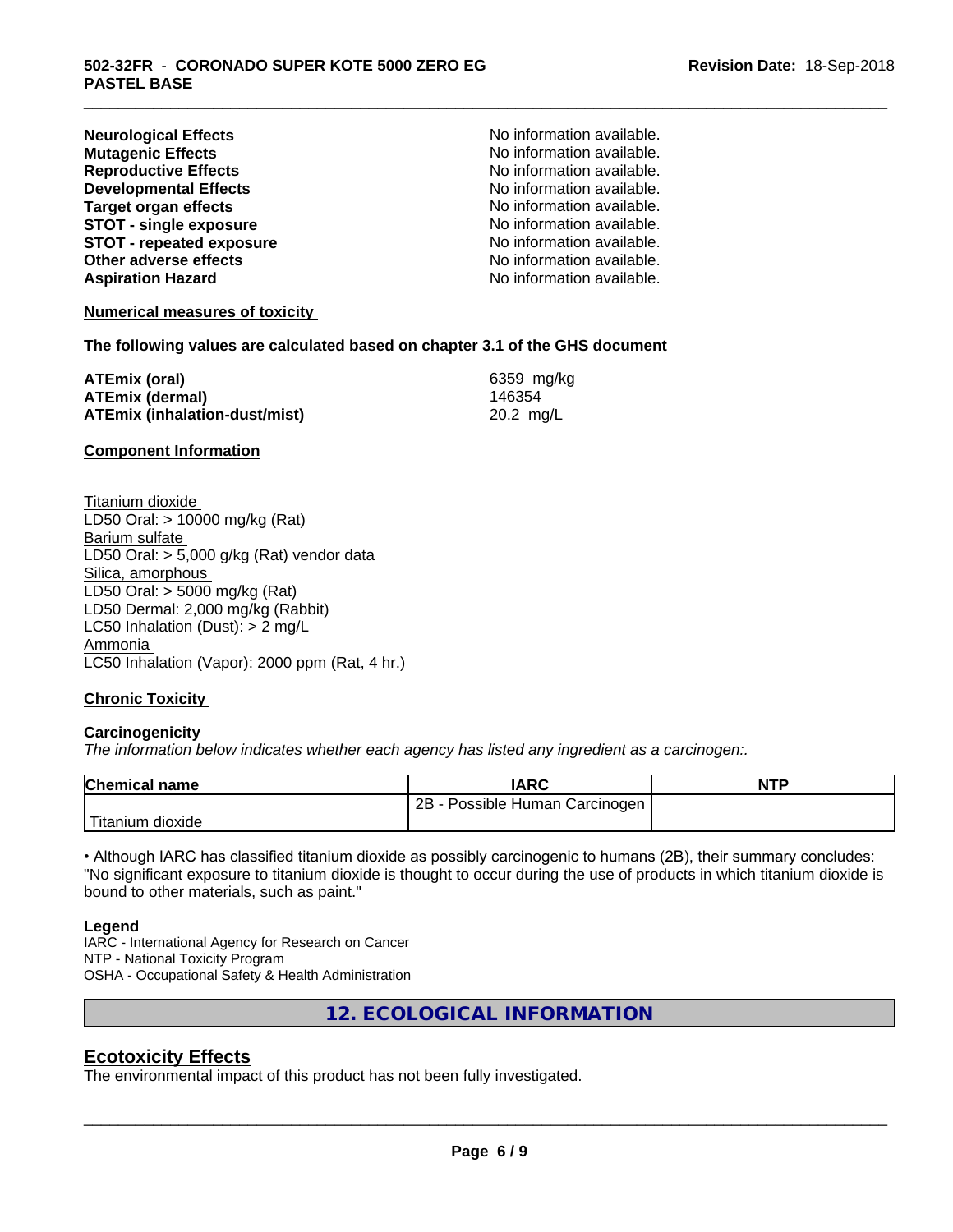\_\_\_\_\_\_\_\_\_\_\_\_\_\_\_\_\_\_\_\_\_\_\_\_\_\_\_\_\_\_\_\_\_\_\_\_\_\_\_\_\_\_\_\_\_\_\_\_\_\_\_\_\_\_\_\_\_\_\_\_\_\_\_\_\_\_\_\_\_\_\_\_\_\_\_\_\_\_\_\_\_\_\_\_\_\_\_\_\_\_\_\_\_

#### **Product Information**

#### **Acute Toxicity to Fish**

No information available

**Acute Toxicity to Aquatic Invertebrates**

No information available

#### **Acute Toxicity to Aquatic Plants**

No information available

#### **Persistence / Degradability**

No information available.

#### **Bioaccumulation**

No information available.

#### **Mobility in Environmental Media**

No information available.

#### **Ozone**

No information available

#### **Component Information**

#### **Acute Toxicity to Fish**

Titanium dioxide  $LC50:$  > 1000 mg/L (Fathead Minnow - 96 hr.)

# **Acute Toxicity to Aquatic Invertebrates**

No information available

# **Acute Toxicity to Aquatic Plants**

No information available

# **13. DISPOSAL CONSIDERATIONS**

**Waste Disposal Method Dispose of in accordance with federal, state, provincial,** and local regulations. Local requirements may vary, consult your sanitation department or state-designated environmental protection agency for more disposal options.

# **14. TRANSPORT INFORMATION**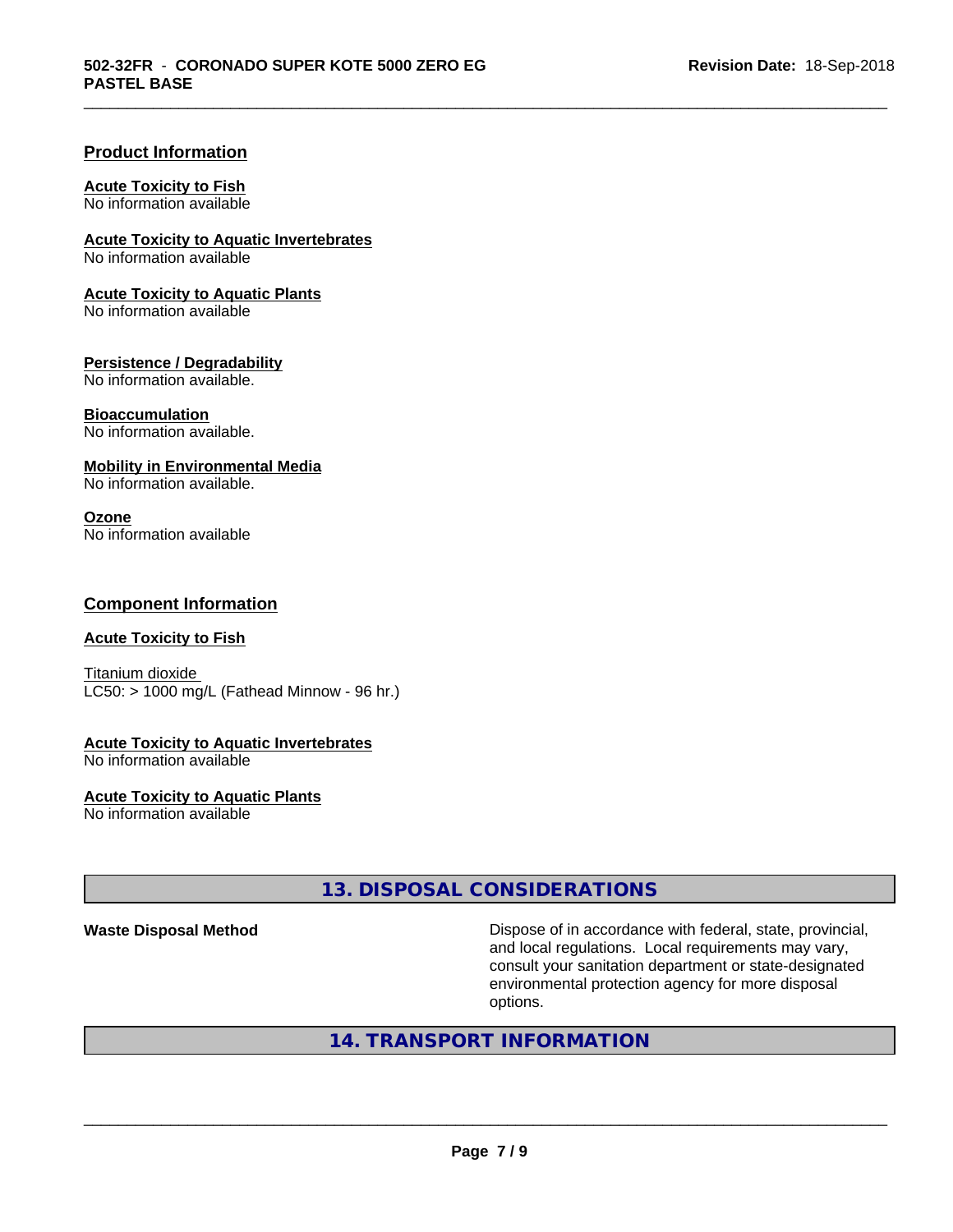| TDG                | Not regulated |
|--------------------|---------------|
| <b>ICAO / IATA</b> | Not regulated |
| <b>IMDG / IMO</b>  | Not regulated |

# **15. REGULATORY INFORMATION**

\_\_\_\_\_\_\_\_\_\_\_\_\_\_\_\_\_\_\_\_\_\_\_\_\_\_\_\_\_\_\_\_\_\_\_\_\_\_\_\_\_\_\_\_\_\_\_\_\_\_\_\_\_\_\_\_\_\_\_\_\_\_\_\_\_\_\_\_\_\_\_\_\_\_\_\_\_\_\_\_\_\_\_\_\_\_\_\_\_\_\_\_\_

#### **International Inventories**

| <b>TSCA: United States</b> | Yes - All components are listed or exempt. |
|----------------------------|--------------------------------------------|
| <b>DSL: Canada</b>         | Yes - All components are listed or exempt. |

# **National Pollutant Release Inventory (NPRI)**

#### **NPRI Parts 1- 4**

This product contains the following Parts 1-4 NPRI chemicals:

| <b>Chemical name</b> | CAS No.   | Weight-%    | <b>NPRI Parts 1-4</b> |
|----------------------|-----------|-------------|-----------------------|
| Ammonia              | 7664-41-7 | 0.25%<br>ັ. | _ısted                |

#### **NPRI Part 5**

This product contains the following NPRI Part 5 Chemicals:

*None*

#### **WHMIS Regulatory Status**

This product has been classified in accordance with the hazard criteria of the Hazardous Products Regulations (HPR) and the SDS contains all the information required by the HPR.

**16. OTHER INFORMATION** *Note: The PPE rating has intentionally been left blank. Choose appropriate PPE that will protect employees from the hazards the material will present under the actual normal conditions of use.* **HMIS** - **Health:** 1 **Flammability:** 0 **Reactivity:** 0 **PPE:** - **HMIS Legend** 0 - Minimal Hazard 1 - Slight Hazard 2 - Moderate Hazard 3 - Serious Hazard 4 - Severe Hazard \* - Chronic Hazard X - Consult your supervisor or S.O.P. for "Special" handling instructions.

*Caution: HMISÒ ratings are based on a 0-4 rating scale, with 0 representing minimal hazards or risks, and 4 representing significant hazards or risks. Although HMISÒ ratings are not required on MSDSs under 29 CFR 1910.1200, the preparer, has chosen to provide them. HMISÒ ratings are to be used only in conjunction with a fully implemented HMISÒ program by workers who have received appropriate HMISÒ training. HMISÒ is a*